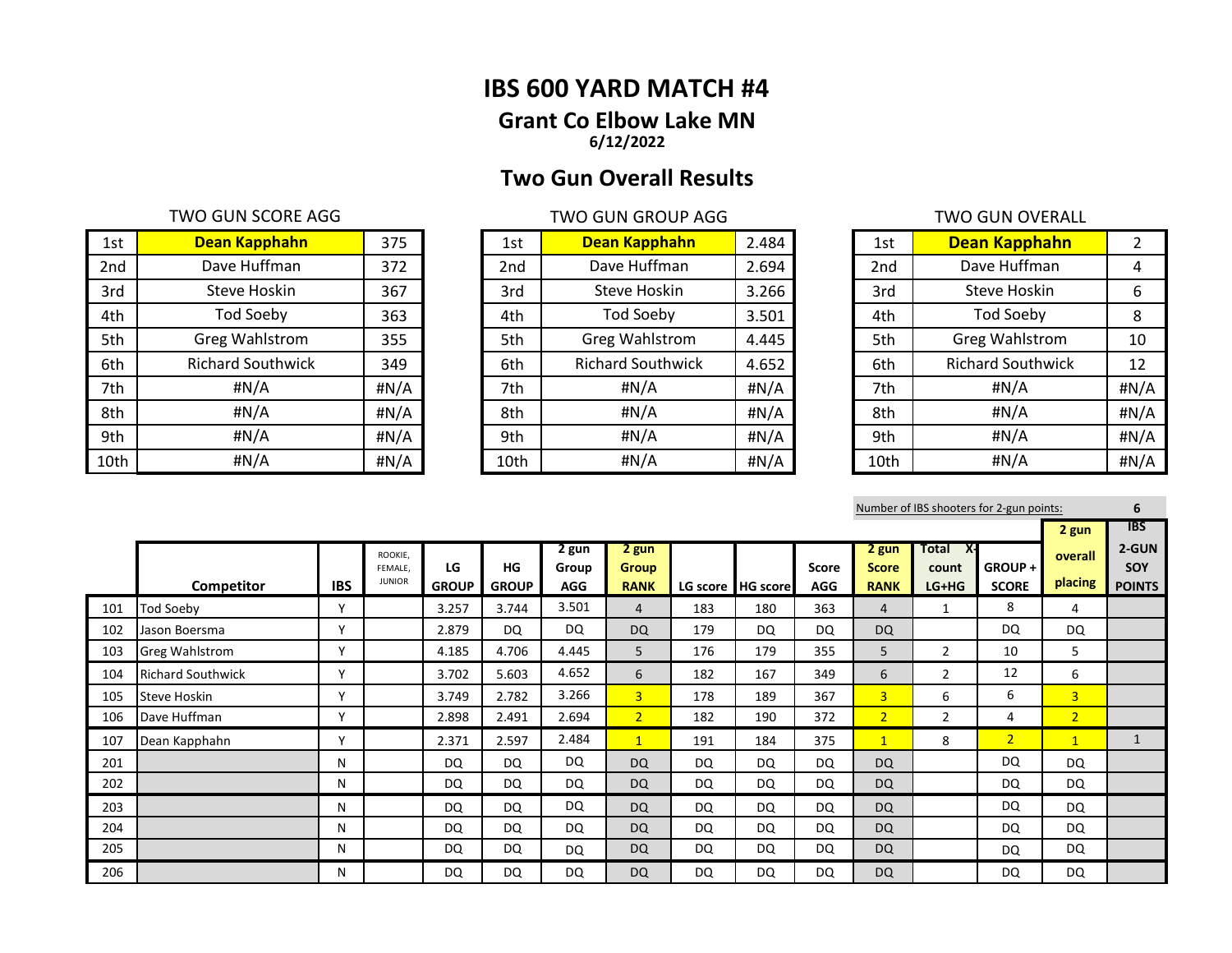# **IBS 600 YARD MATCH #4 Grant Co Elbow Lake MN 6/12/2022**

# **HEAVY GUN RESULTS**

| <b>HEAVY GUN SCORE AGG</b> |                          |      |  |  |  |  |  |  |  |  |  |
|----------------------------|--------------------------|------|--|--|--|--|--|--|--|--|--|
| 1ST                        | <b>Dave Huffman</b>      |      |  |  |  |  |  |  |  |  |  |
| 2ND                        | Steve Hoskin             | 189  |  |  |  |  |  |  |  |  |  |
| 3RD                        | Dean Kapphahn            | 184  |  |  |  |  |  |  |  |  |  |
| 4TH                        | <b>Tod Soeby</b>         | 180  |  |  |  |  |  |  |  |  |  |
| 5TH                        | <b>Greg Wahlstrom</b>    | 179  |  |  |  |  |  |  |  |  |  |
| 6TH                        | <b>Richard Southwick</b> | 167  |  |  |  |  |  |  |  |  |  |
| 7TH                        | #N/A                     | #N/A |  |  |  |  |  |  |  |  |  |
| 8TH                        | #N/A                     | #N/A |  |  |  |  |  |  |  |  |  |
| 9TH                        | #N/A                     | #N/A |  |  |  |  |  |  |  |  |  |
| 10TH                       | #N/A                     | #N/A |  |  |  |  |  |  |  |  |  |

|       | <b>HEAVY GUN GROUP AGG</b> |                 |              |                          |                            |  |  |  |  |  |  |  |
|-------|----------------------------|-----------------|--------------|--------------------------|----------------------------|--|--|--|--|--|--|--|
| 2.491 | <b>Dave Huffman</b>        | 1ST             | 190          | <b>Dave Huffman</b>      | 1ST                        |  |  |  |  |  |  |  |
| 2.597 | Dean Kapphahn              | 2 <sub>nd</sub> | 189          | Steve Hoskin             | 2ND                        |  |  |  |  |  |  |  |
| 2.782 | Steve Hoskin               | 3rd             | 184          | Dean Kapphahn            | 3RD                        |  |  |  |  |  |  |  |
| 3.744 | Tod Soeby                  | 4th             | 180          | Tod Soeby                | 4TH                        |  |  |  |  |  |  |  |
| 4.706 | Greg Wahlstrom             | 5th             | 179          | Greg Wahlstrom           | 5TH                        |  |  |  |  |  |  |  |
| 5.603 | <b>Richard Southwick</b>   | 6th             | 167          | <b>Richard Southwick</b> | 6TH                        |  |  |  |  |  |  |  |
| #N/A  | #N/A                       | 7th             | #N/A         | #N/A                     | 7TH                        |  |  |  |  |  |  |  |
| #N/A  | #N/A                       | 8th             | #N/A         | #N/A                     | 8TH                        |  |  |  |  |  |  |  |
| #N/A  | #N/A                       | 9th             | #N/A         | #N/A                     | 9TH                        |  |  |  |  |  |  |  |
| #N/A  | #N/A                       | #N/A            | #N/A<br>10TH |                          |                            |  |  |  |  |  |  |  |
|       |                            |                 | 10th         |                          | <b>HEAVY GUN SCORE AGG</b> |  |  |  |  |  |  |  |

|     | <b>HEAVY GUN SINGLE TARGET HIGHEST SCORE</b> |    |       | $\cdot$ |                 | <b>HEAVY GUN SINGLE TARGET SMALLEST GROUP</b> | 12th     | #N/A                  |      |                            |  |
|-----|----------------------------------------------|----|-------|---------|-----------------|-----------------------------------------------|----------|-----------------------|------|----------------------------|--|
| 1ST | Dean Kapphahn                                | 50 | 1.134 |         | 1ST             | Dean Kapphahn                                 | c٢<br>JU | $\sim$<br><u>.134</u> | 13th | #N/A                       |  |
| 2nd | Steve Hoskin                                 | 49 | 2.623 |         | 2 <sub>ND</sub> | Dave Huffman                                  | 46       | 1.943                 |      |                            |  |
| 3rd | Dave Huffman                                 | 49 | 2.968 |         | 3RD             | Dean Kapphahn                                 | 45       | 121<br>2.IZI          |      | Number of HG IBS shooters: |  |

| <b>HEAVY GUN GROUP AGG</b>      |       |       |     |                          | <b>HEAVY GUN OVERALL</b> |      |
|---------------------------------|-------|-------|-----|--------------------------|--------------------------|------|
| <b>Dave Huffman</b>             |       | 2.491 |     | 1ST                      | <b>Dave Huffman</b>      | 2    |
| Dean Kapphahn                   | 2.597 |       | 2ND | Dean Kapphahn            | 5                        |      |
| Steve Hoskin                    | 2.782 |       | 3RD | <b>Steve Hoskin</b>      | 5                        |      |
| <b>Tod Soeby</b>                |       | 3.744 |     | 4TH                      | <b>Tod Soeby</b>         | 8    |
| Greg Wahlstrom                  | 4.706 |       | 5TH | Greg Wahlstrom           | 10                       |      |
| <b>Richard Southwick</b>        | 5.603 |       | 6TH | <b>Richard Southwick</b> | 12                       |      |
| #N/A                            |       | #N/A  |     | 7TH                      | #N/A                     | #N/A |
| #N/A                            |       | #N/A  |     | 8TH                      | #N/A                     | #N/A |
| #N/A                            |       | #N/A  |     | 9TH                      | # $N/A$                  | #N/A |
| #N/A                            | #N/A  |       |     | 10TH                     | #N/A                     | #N/A |
|                                 |       |       |     | 11th                     | # $N/A$                  | #N/A |
| UN SINGLE TARGET SMALLEST GROUP |       |       |     | 12th                     | # $N/A$                  | #N/A |
| Dean Kapphahn<br>50<br>1.134    |       |       |     | 13th                     | # $N/A$                  | #N/A |
|                                 |       |       |     |                          |                          |      |

|    |                          |              | <b>RELAY</b> | ROOKIE,                  |       |   | <b>HG TARGET 1</b> |             |              | <b>HG TARGET 2</b> |    | <b>HG TARGET 3</b> |         | <b>HG TARGET 4</b> | SCORE     | <b>SCORE</b>            | $\boldsymbol{x}$ | <b>GROUP</b> | <b>GROUP</b>            | (GROUP+        | OVERALL        | <b>SOY Points</b> |                           |
|----|--------------------------|--------------|--------------|--------------------------|-------|---|--------------------|-------------|--------------|--------------------|----|--------------------|---------|--------------------|-----------|-------------------------|------------------|--------------|-------------------------|----------------|----------------|-------------------|---------------------------|
|    | Competitor               | <b>IBS</b>   | <b>BENCH</b> | FEMALE,<br><b>JUNIOR</b> | Score | X |                    | Group Score | $\mathsf{X}$ | Group Score X      |    | Group              | Score X | Group              | AGG       |                         | RANK TOTAL       | AGG          | <b>RANK</b>             | SCORE)         | <b>PLACE</b>   |                   | Score Group Overall Total |
|    | <b>Tod Soeby</b>         | v            | 101          |                          | 43    |   | 2.877              | 47          |              | 3.185              | 47 | 4.993              | 43      | 3.922              | 180       | $\overline{\mathbf{A}}$ |                  | 3.744        |                         | 8              | $\overline{4}$ |                   |                           |
| 2  |                          | Υ            | 102          |                          |       |   |                    |             |              |                    |    |                    |         |                    | DQ        | DQ                      |                  | <b>DQ</b>    | DQ                      | <b>DQ</b>      | DQ             |                   |                           |
| 3  | <b>Greg Wahlstrom</b>    | Υ            | 103          |                          | 42    |   | 4.689              | 48          |              | 4.211              | 46 | 4.295              | 43      | 5.627              | 179       | 5                       | $\overline{2}$   | 4.706        |                         | 10             | 5              |                   |                           |
|    | <b>Richard Southwick</b> | Y            | 104          |                          | 45    |   | 2.688              | 45          |              | 3.003              | 37 | 7.620              | 40      | 9.102              | 167       | 6                       | 1                | 5.603        | -6                      | 12             | 6              |                   |                           |
| 5. | <b>Steve Hoskin</b>      | $\mathsf{v}$ | 105          |                          | 49    |   | 2.623              | 47          |              | 2.839              | 48 | 2.656              | 45      | 3.011              | 189       | 2                       | $\overline{a}$   | 2.782        | $\overline{\mathbf{3}}$ | 5              | $\overline{3}$ |                   |                           |
| 6  | Dave Huffman             | Υ            | 106          |                          | 49    |   | 2.968              | 48          |              | 2.423              | 46 | 1.943              | 47      | 2.628              | 190       |                         | 1                | 2.491        |                         | $\overline{2}$ |                | 1                 |                           |
|    | Dean Kapphahn            | Υ            | 107          |                          | 50    |   | 1.134              | 43          |              | 2.121              | 46 | 4.738              | 45      | 2.396              | 184       | $\overline{3}$          | $\overline{3}$   | 2.597        |                         | 5              | $\overline{2}$ |                   |                           |
| 8  |                          | N            | 201          |                          |       |   |                    |             |              |                    |    |                    |         |                    | DQ        | DQ                      |                  | DQ           | <b>DQ</b>               | <b>DQ</b>      | DQ             |                   |                           |
| 9  |                          | N            | 202          |                          |       |   |                    |             |              |                    |    |                    |         |                    | DQ        | DQ                      |                  | <b>DQ</b>    | <b>DQ</b>               | <b>DQ</b>      | DQ             |                   |                           |
| 10 |                          | N            | 203          |                          |       |   |                    |             |              |                    |    |                    |         |                    | DQ        | DQ                      |                  | <b>DQ</b>    | DQ                      | <b>DQ</b>      | DQ             |                   |                           |
| 11 |                          | N            | 204          |                          |       |   |                    |             |              |                    |    |                    |         |                    | DQ        | <b>DQ</b>               |                  | <b>DQ</b>    | DQ                      | <b>DQ</b>      | DQ.            |                   |                           |
| 12 |                          | N            | 205          |                          |       |   |                    |             |              |                    |    |                    |         |                    | <b>DQ</b> | DQ                      |                  | DQ           | DQ                      | <b>DQ</b>      | DQ             |                   |                           |
| 13 |                          | N            | 206          |                          |       |   |                    |             |              |                    |    |                    |         |                    | <b>DQ</b> | DQ                      |                  | <b>DQ</b>    | DQ                      | <b>DQ</b>      | DQ             |                   |                           |
| 14 |                          | N            | 207          |                          |       |   |                    |             |              |                    |    |                    |         |                    | DQ        | DQ                      |                  | <b>DQ</b>    | DQ                      | <b>DQ</b>      | DQ             |                   |                           |
| 15 |                          | N            | 301          |                          |       |   |                    |             |              |                    |    |                    |         |                    | DQ        | DQ                      |                  | <b>DQ</b>    | DQ                      | <b>DQ</b>      | DQ             |                   |                           |
| 16 |                          | N            | 302          |                          |       |   |                    |             |              |                    |    |                    |         |                    | DQ        | DQ                      |                  | <b>DQ</b>    | DQ                      | <b>DQ</b>      | DQ             |                   |                           |
| 17 |                          | N            | 303          |                          |       |   |                    |             |              |                    |    |                    |         |                    | DQ        | DQ                      |                  | <b>DQ</b>    | DQ                      | <b>DQ</b>      | DQ             |                   |                           |
| 18 |                          | N            | 304          |                          |       |   |                    |             |              |                    |    |                    |         |                    | DQ        | DQ                      |                  | DQ.          | <b>DQ</b>               | <b>DQ</b>      | DQ             |                   |                           |
| 19 |                          | N            | 305          |                          |       |   |                    |             |              |                    |    |                    |         |                    | DQ        | DQ                      |                  | <b>DQ</b>    | DQ                      | <b>DQ</b>      | DQ             |                   |                           |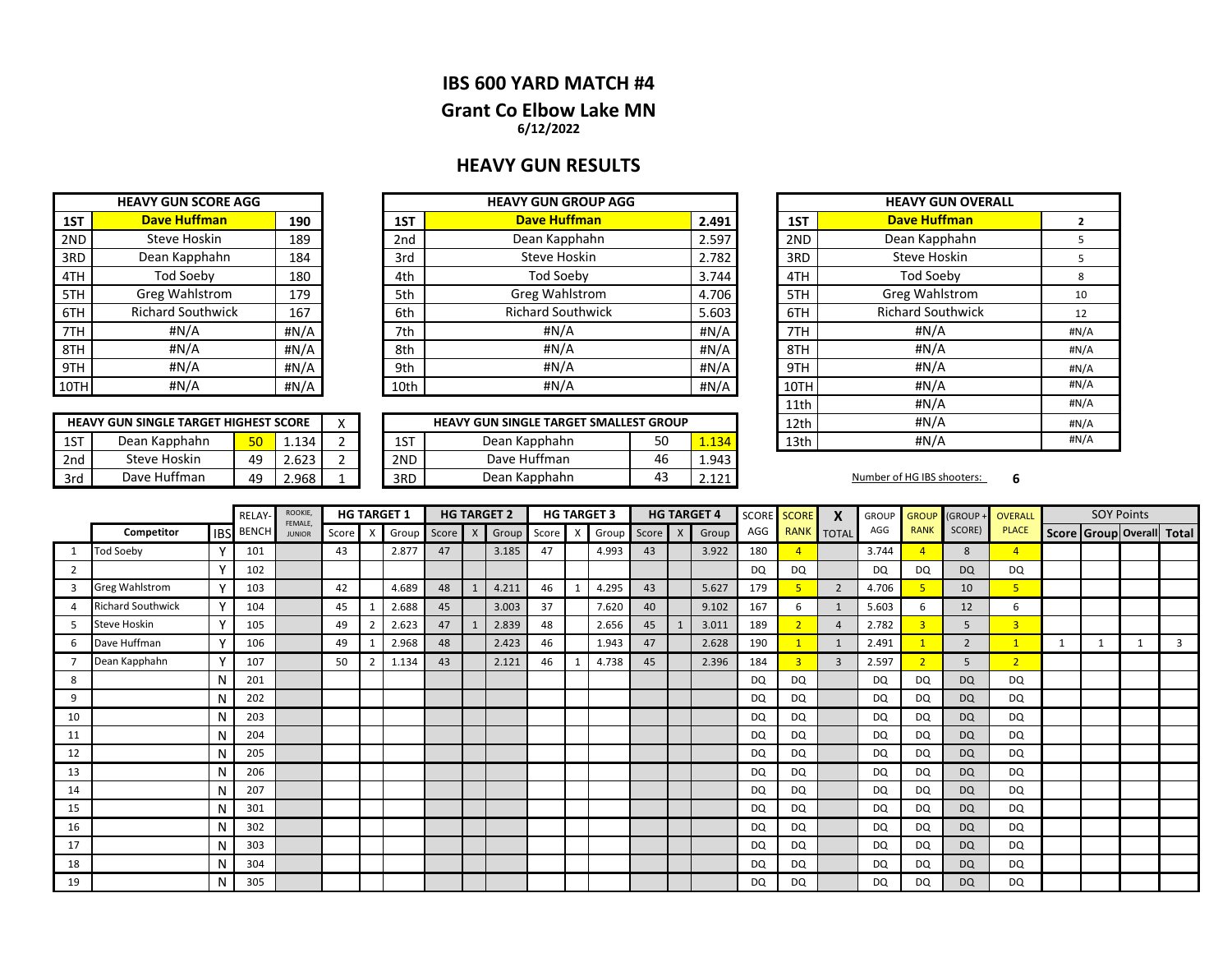### **IBS 600 YARD MATCH #4**

### **6/12/2022 Grant Co Elbow Lake MN**

### **LIGHT GUN RESULTS**

| <b>LIGHT GUN SCORE AGG</b> |                          |      |  |  |  |  |  |  |  |  |  |  |
|----------------------------|--------------------------|------|--|--|--|--|--|--|--|--|--|--|
| 1ST                        | Dean Kapphahn            |      |  |  |  |  |  |  |  |  |  |  |
| 2ND                        | <b>Tod Soeby</b>         | 183  |  |  |  |  |  |  |  |  |  |  |
| 3RD                        | Dave Huffman             | 182  |  |  |  |  |  |  |  |  |  |  |
| 4TH                        | <b>Richard Southwick</b> | 182  |  |  |  |  |  |  |  |  |  |  |
| 5TH                        | Jason Boersma            | 179  |  |  |  |  |  |  |  |  |  |  |
| 6TH                        | <b>Steve Hoskin</b>      | 178  |  |  |  |  |  |  |  |  |  |  |
| 7TH                        | <b>Greg Wahlstrom</b>    | 176  |  |  |  |  |  |  |  |  |  |  |
| 8TH                        | #N/A                     | #N/A |  |  |  |  |  |  |  |  |  |  |
| 9TH                        | #N/A                     | #N/A |  |  |  |  |  |  |  |  |  |  |
| 10TH                       | #N/A                     | #N/A |  |  |  |  |  |  |  |  |  |  |

|      | <b>LIGHT GUN SCORE AGG</b> | <b>LIGHT GUN GROUP AGG</b> |       |                 |                          |                  |      |  | <b>LIGHT GU</b>    |  |  |
|------|----------------------------|----------------------------|-------|-----------------|--------------------------|------------------|------|--|--------------------|--|--|
| 1ST  | Dean Kapphahn              | 191                        | 2.371 | 1ST             |                          | <b>Dean Kapp</b> |      |  |                    |  |  |
| 2ND  | Tod Soeby                  | 183                        |       | 2 <sub>nd</sub> | Jason Boersma            | 2.879            | 2ND  |  | Dave Huff          |  |  |
| 3RD  | Dave Huffman               | 182                        |       | 3rd             | Dave Huffman             | 2.898            | 3RD  |  | Tod Soe            |  |  |
| 4TH  | <b>Richard Southwick</b>   | 182                        |       | 4th             | Tod Soeby                | 3.257            | 4TH  |  | Jason Boe          |  |  |
| 5TH  | Jason Boersma              | 179                        |       | 5th             | <b>Richard Southwick</b> | 3.702            | 5TH  |  | <b>Richard Sou</b> |  |  |
| 6TH  | Steve Hoskin               | 178                        |       | 6th             | Steve Hoskin             | 3.749            | 6TH  |  | Steve Ho           |  |  |
| 7TH  | <b>Greg Wahlstrom</b>      | 176                        |       | 7th             | Greg Wahlstrom           | 4.185            | 7TH  |  | Greg Wahl          |  |  |
| 8TH  | #N/A                       | #N/A                       |       | 8th             | #N/A                     | #N/A             | 8TH  |  | #N/A               |  |  |
| 9TH  | #N/A                       | #N/A                       |       | 9th             | #N/A                     | #N/A             | 9TH  |  | #N/A               |  |  |
| 10TH | #N/A                       | #N/A                       |       | 10th            | #N/A                     | #N/A             | 10TH |  | #N/A               |  |  |

|     | LIGHT GUN SINGLE TARGET HIGHEST SCORE |           |               | $\lambda$ |                 | LIGHT GUN SINGLE TARGET SMALLEST GROUP |              | 12th  | #N/A |                            |  |
|-----|---------------------------------------|-----------|---------------|-----------|-----------------|----------------------------------------|--------------|-------|------|----------------------------|--|
| 1ST | Dean Kapphahn                         | 50        | 1.992         |           | $-$<br>∸∸       | Dave Huffman                           | 40           | 1.J/4 | 13th | #N/A                       |  |
| 2ND | Dave Huffman                          | י י<br>49 | ヒワウ<br>1.J/ 4 |           | 2 <sub>nd</sub> | Dean Kapphahn                          | $\sim$<br>JU | 1.992 |      |                            |  |
| 3RD | Dave Huffman                          | י י<br>4⊍ | 674           |           | 3rd             | Dean Kapphahn                          | ∸            | 2.068 |      | Number of LG IBS shooters: |  |

| <b>LIGHT GUN OVERALL</b> |                          |                |  |  |  |  |  |  |  |
|--------------------------|--------------------------|----------------|--|--|--|--|--|--|--|
| 1ST                      | Dean Kapphahn            | $\overline{2}$ |  |  |  |  |  |  |  |
| 2ND                      | Dave Huffman             | 6              |  |  |  |  |  |  |  |
| 3RD                      | <b>Tod Soeby</b>         | 6              |  |  |  |  |  |  |  |
| 4TH                      | Jason Boersma            | 7              |  |  |  |  |  |  |  |
| 5TH                      | <b>Richard Southwick</b> | 9              |  |  |  |  |  |  |  |
| 6TH                      | Steve Hoskin             | 12             |  |  |  |  |  |  |  |
| 7TH                      | Greg Wahlstrom           | 14             |  |  |  |  |  |  |  |
| 8TH                      | #N/A                     | #N/A           |  |  |  |  |  |  |  |
| 9TH                      | #N/A                     | #N/A           |  |  |  |  |  |  |  |
| 10TH                     | #N/A                     | #N/A           |  |  |  |  |  |  |  |
| 11th                     | #N/A                     | #N/A           |  |  |  |  |  |  |  |
| 12th                     | #N/A                     | #N/A           |  |  |  |  |  |  |  |
| 13th                     | #N/A                     | #N/A           |  |  |  |  |  |  |  |

|                |                          |              | RELAY     | ROOKIE,<br>FEMALE, |       |          | <b>LG TARGET 1</b> |               |   | <b>LG TARGET 2</b> |    |   | <b>LG TARGET 3</b> |    |                | <b>LG TARGET 4</b> | <b>SCORE</b> | <b>SCORE</b>   | X              | <b>GROUP</b> | <b>GROUP</b>            | (GROUP+        | <b>OVERALL</b> | <b>SOY Points</b> |                           |  |  |
|----------------|--------------------------|--------------|-----------|--------------------|-------|----------|--------------------|---------------|---|--------------------|----|---|--------------------|----|----------------|--------------------|--------------|----------------|----------------|--------------|-------------------------|----------------|----------------|-------------------|---------------------------|--|--|
|                | Competitor               |              | IBS BENCH | <b>JUNIOR</b>      | Score | $\times$ |                    | Group Score X |   | Group Score        |    | X | Group Score        |    | X              | Group              | AGG          | <b>RANK</b>    | <b>TOTAL</b>   | AGG          | <b>RANK</b>             | SCORE)         | <b>PLACE</b>   |                   | Score Group Overall Total |  |  |
|                | <b>Tod Soeby</b>         |              | 101       |                    | 48    |          | 2.486              | 43            |   | 3.650              | 45 |   | 4.014              | 47 |                | 2.877              | 183          | $\overline{2}$ | 1              | 3.257        | $\overline{4}$          | 6              | $\overline{3}$ |                   |                           |  |  |
| $\overline{2}$ | Jason Boersma            |              | 102       |                    | 49    |          | 2.726              | 45            |   | 2.967              | 45 |   | 2.779              | 40 |                | 3.042              | 179          | 5              |                | 2.879        | $\overline{2}$          | $\overline{7}$ | $\overline{4}$ |                   |                           |  |  |
| 3              | <b>Greg Wahlstrom</b>    | Y            | 103       |                    | 42    |          | 3.526              | 44            |   | 5.712              | 47 |   | 3.161              | 43 |                | 4.341              | 176          |                |                | 4.185        |                         | 14             | $\overline{7}$ |                   |                           |  |  |
|                | <b>Richard Southwick</b> | Y            | 104       |                    | 43    |          | 4.802              | 49            | 1 | 3.253              | 45 |   | 3.621              | 45 |                | 3.130              | 182          | $\overline{4}$ | 1              | 3.702        | 5                       | 9              | 5              |                   |                           |  |  |
| 5              | Steve Hoskin             | $\mathbf{v}$ | 105       |                    | 47    |          | 4.089              | 49            |   | 2.676              | 38 |   | 4.762              | 44 | $\overline{2}$ | 3.468              | 178          | 6              | $\overline{2}$ | 3.749        | 6                       | 12             | 6              |                   |                           |  |  |
| 6              | Dave Huffman             | Y            | 106       |                    | 43    |          | 3.145              | 49            |   | 2.674              | 41 |   | 4.199              | 49 | -1             | 1.572              | 182          | 3              | $\mathbf{1}$   | 2.898        | $\overline{\mathbf{3}}$ | 6              | $\overline{2}$ |                   |                           |  |  |
|                | Dean Kapphahn            | $\mathsf{v}$ | 107       |                    | 49    |          | 2.698              | 45            | 1 | 2.727              | 47 |   | 2.068              | 50 | $\mathbf{1}$   | 1.992              | 191          |                | 5              | 2.371        |                         | $\overline{2}$ |                | 1                 |                           |  |  |
| 8              |                          | N            | 201       |                    |       |          |                    |               |   |                    |    |   |                    |    |                |                    | DQ           | <b>DQ</b>      |                | DQ           | <b>DQ</b>               | <b>DQ</b>      | <b>DQ</b>      |                   |                           |  |  |
| 9              |                          | N            | 202       |                    |       |          |                    |               |   |                    |    |   |                    |    |                |                    | DQ           | <b>DQ</b>      |                | DQ           | <b>DQ</b>               | <b>DQ</b>      | <b>DQ</b>      |                   |                           |  |  |
| 10             |                          | N            | 203       |                    |       |          |                    |               |   |                    |    |   |                    |    |                |                    | DQ           | DQ             |                | DQ           | DQ                      | <b>DQ</b>      | DQ             |                   |                           |  |  |
| 11             |                          | N            | 204       |                    |       |          |                    |               |   |                    |    |   |                    |    |                |                    | DQ           | DQ             |                | DQ           | <b>DQ</b>               | <b>DQ</b>      | <b>DQ</b>      |                   |                           |  |  |
| 12             |                          | N            | 205       |                    |       |          |                    |               |   |                    |    |   |                    |    |                |                    | <b>DQ</b>    | DQ             |                | DQ           | <b>DQ</b>               | <b>DQ</b>      | DQ             |                   |                           |  |  |
| 13             |                          | N            | 206       |                    |       |          |                    |               |   |                    |    |   |                    |    |                |                    | DQ           | DQ             |                | DQ           | DQ                      | <b>DQ</b>      | DQ             |                   |                           |  |  |
| 14             |                          | N            | 207       |                    |       |          |                    |               |   |                    |    |   |                    |    |                |                    | DQ           | DQ             |                | DQ           | <b>DQ</b>               | <b>DQ</b>      | DQ             |                   |                           |  |  |
| 15             |                          | N            | 301       |                    |       |          |                    |               |   |                    |    |   |                    |    |                |                    | <b>DQ</b>    | <b>DQ</b>      |                | DQ           | <b>DQ</b>               | <b>DQ</b>      | DQ             |                   |                           |  |  |
| 16             |                          | N            | 302       |                    |       |          |                    |               |   |                    |    |   |                    |    |                |                    | DQ           | <b>DQ</b>      |                | DQ           | <b>DQ</b>               | <b>DQ</b>      | DQ             |                   |                           |  |  |
| 17             |                          | N            | 303       |                    |       |          |                    |               |   |                    |    |   |                    |    |                |                    | DQ           | <b>DQ</b>      |                | DQ           | <b>DQ</b>               | <b>DQ</b>      | <b>DQ</b>      |                   |                           |  |  |
| 18             |                          | N            | 304       |                    |       |          |                    |               |   |                    |    |   |                    |    |                |                    | DQ           | DQ             |                | DQ           | DQ                      | <b>DQ</b>      | DQ             |                   |                           |  |  |
| 19             |                          | N            | 305       |                    |       |          |                    |               |   |                    |    |   |                    |    |                |                    | DQ           | <b>DQ</b>      |                | DQ           | <b>DQ</b>               | <b>DQ</b>      | <b>DQ</b>      |                   |                           |  |  |
| 20             |                          | N            | 306       |                    |       |          |                    |               |   |                    |    |   |                    |    |                |                    | DQ           | <b>DQ</b>      |                | DQ           | <b>DQ</b>               | <b>DQ</b>      | <b>DQ</b>      |                   |                           |  |  |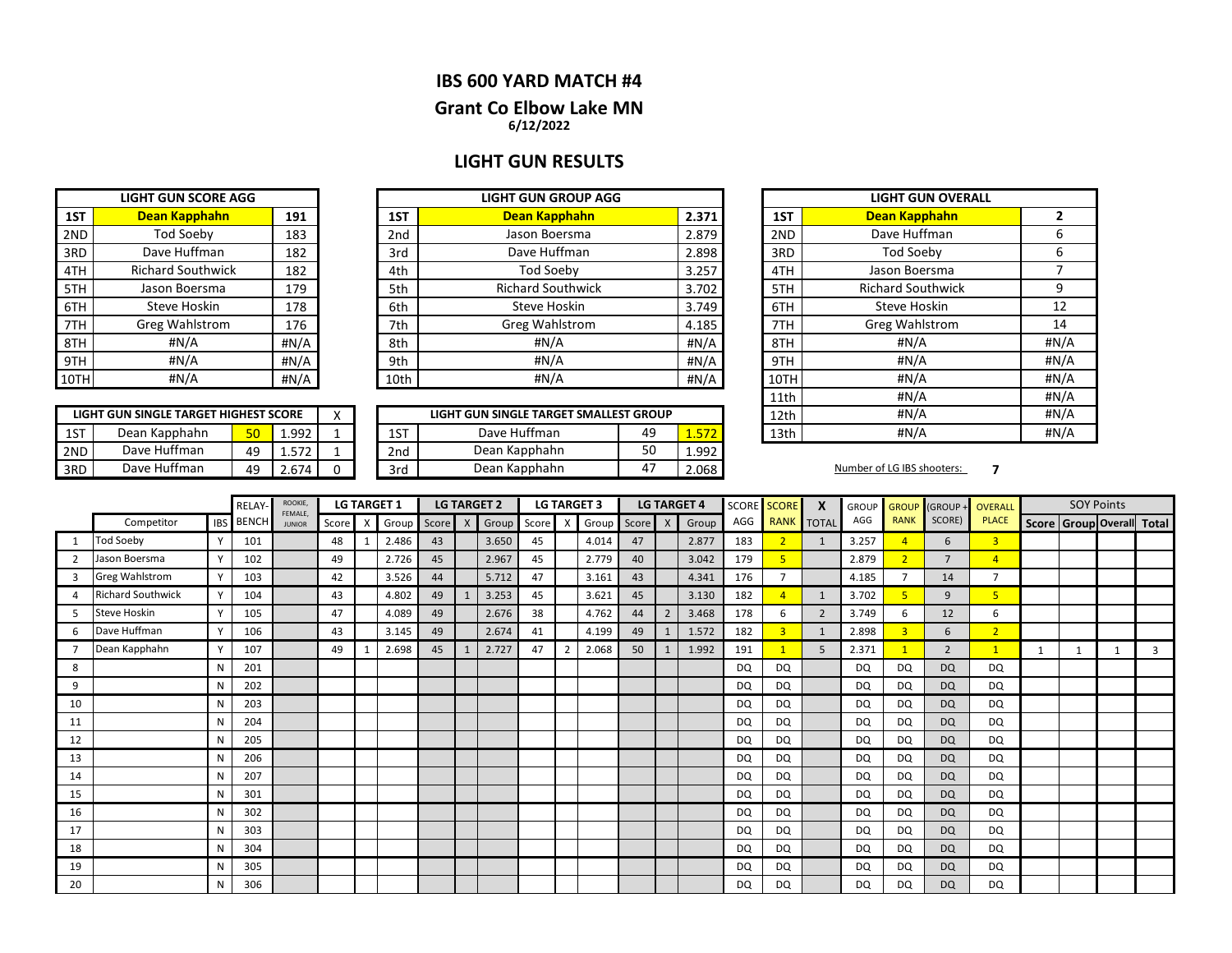### IBS 600 YARD MATCH #4 Grant Co Elbow Lake MN 6/12/2022

## Total IBS points awarded for this match

|     |    | Light gun name           | LG points      |    | Heavy gun name      | HG points | 2-gun<br>points | Total          |
|-----|----|--------------------------|----------------|----|---------------------|-----------|-----------------|----------------|
| 101 | LG | <b>Tod Soeby</b>         |                | HG | <b>Tod Soeby</b>    |           |                 |                |
| 102 | LG | Jason Boersma            |                | HG | Jason Boersma       |           |                 |                |
| 103 | LG | Greg Wahlstrom           |                | HG | Greg Wahlstrom      |           |                 |                |
| 104 | LG | <b>Richard Southwick</b> |                | HG | Richard Southwick   |           |                 |                |
| 105 | LG | Steve Hoskin             |                | HG | <b>Steve Hoskin</b> |           |                 |                |
| 106 | LG | Dave Huffman             |                | HG | Dave Huffman        | 3         |                 | 3              |
| 107 | LG | Dean Kapphahn            | $\overline{3}$ | HG | Dean Kapphahn       |           | $\overline{1}$  | $\overline{4}$ |
| 201 | LG | 0                        |                | HG | 0                   |           |                 |                |
| 202 | LG | 0                        |                | HG | 0                   |           |                 |                |
| 203 | LG | 0                        |                | HG | 0                   |           |                 |                |
| 204 | LG | 0                        |                | HG | 0                   |           |                 |                |
| 205 | LG | 0                        |                | HG | 0                   |           |                 |                |
| 206 | LG | $\boldsymbol{0}$         |                | HG | 0                   |           |                 |                |
| 207 | LG | 0                        |                | HG | $\pmb{0}$           |           |                 |                |
| 301 | LG | $\mathbf 0$              |                | HG | 0                   |           |                 |                |
| 302 | LG | 0                        |                | HG | 0                   |           |                 |                |
| 303 | LG | $\mathbf 0$              |                | HG | $\pmb{0}$           |           |                 |                |
| 304 | LG | $\mathbf 0$              |                | HG | 0                   |           |                 |                |
| 305 | LG | 0                        |                | HG | 0                   |           |                 |                |
| 306 | LG | 0                        |                | HG | 0                   |           |                 |                |
| 307 | LG | 0                        |                | HG | 0                   |           |                 |                |
| 401 | LG | 0                        |                | HG | 0                   |           |                 |                |
| 402 | LG | $\mathbf 0$              |                | HG | 0                   |           |                 |                |
| 403 | LG | 0                        |                | HG | 0                   |           |                 |                |
| 404 | LG | $\mathbf 0$              |                | HG | 0                   |           |                 |                |
| 405 | LG | 0                        |                | HG | 0                   |           |                 |                |
| 406 | LG | $\mathbf 0$              |                | HG | $\pmb{0}$           |           |                 |                |
| 407 | LG | $\mathbf 0$              |                | HG | 0                   |           |                 |                |
| 501 | LG | 0                        |                | HG | 0                   |           |                 |                |
| 502 | LG | 0                        |                | HG | 0                   |           |                 |                |
| 503 | LG | 0                        |                | HG | 0                   |           |                 |                |
| 504 | LG | 0                        |                | ΗG | 0                   |           |                 |                |
| 505 | LG | $\mathbf 0$              |                | HG | 0                   |           |                 |                |
| 506 | LG | $\mathbf 0$              |                | HG | 0                   |           |                 |                |
| 507 | LG | $\mathsf 0$              |                | HG | $\pmb{0}$           |           |                 |                |
| 601 | LG | 0                        |                | HG | 0                   |           |                 |                |
| 602 | LG | 0                        |                | HG | $\pmb{0}$           |           |                 |                |
| 603 | LG | $\mathsf{O}\xspace$      |                | HG | 0                   |           |                 |                |
| 604 | LG | 0                        |                | HG | 0                   |           |                 |                |
| 605 | LG | 0                        |                | HG | $\pmb{0}$           |           |                 |                |
| 606 | LG | $\mathsf 0$              |                | HG | 0                   |           |                 |                |
| 607 | LG | $\pmb{0}$                |                | HG | $\pmb{0}$           |           |                 |                |
| 701 | LG | $\mathsf 0$              |                | HG | 0                   |           |                 |                |
| 702 | LG | 0                        |                | HG | 0                   |           |                 |                |
| 703 | LG | 0                        |                | HG | 0                   |           |                 |                |

\*only use total if names in LG/HG match

If names do not match use LG and HG columns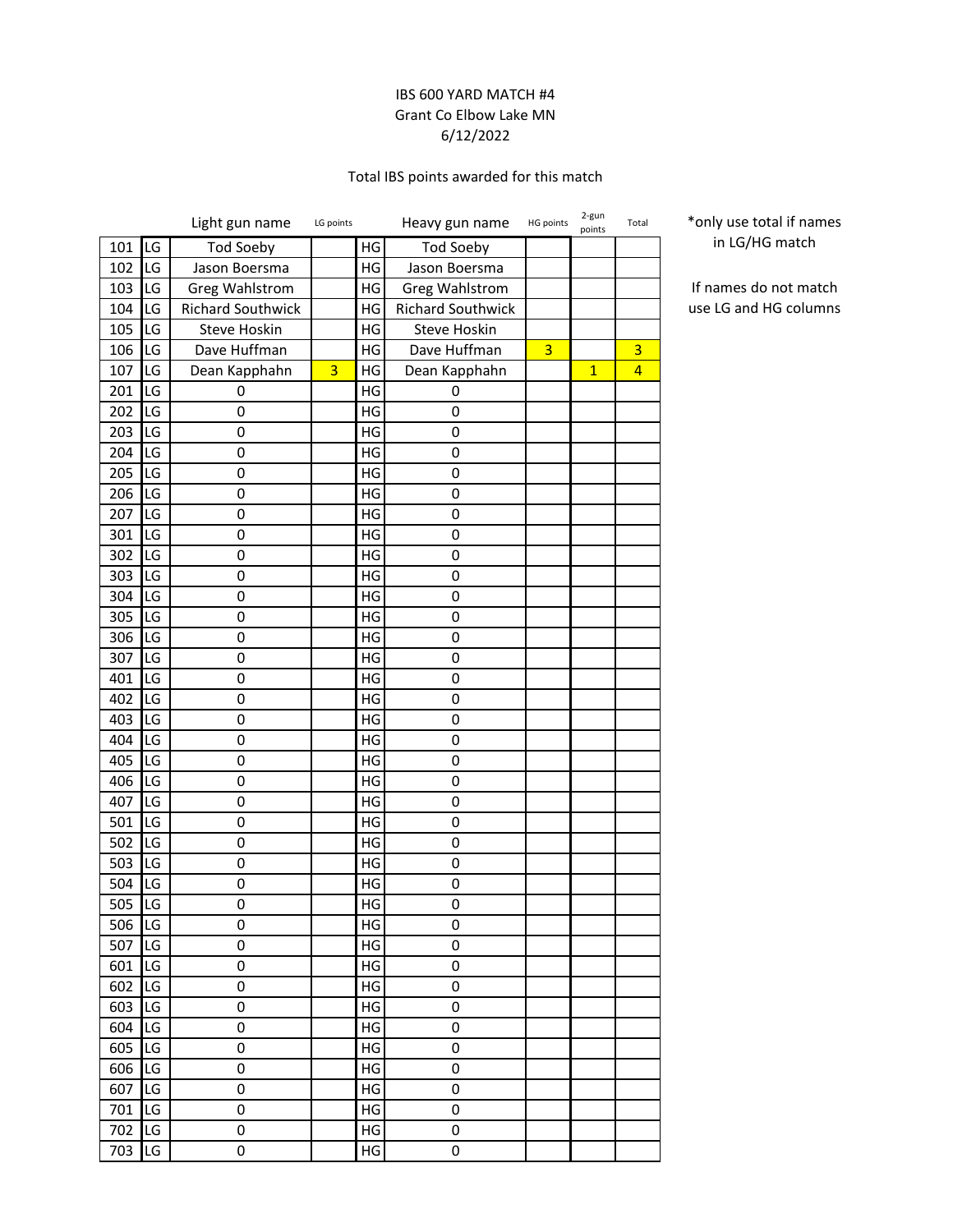# **Grant Co Elbow Lake MN Heavy Gun Equipment List 6/12/2022**

|                | Competitor               |               | Caliber | Action | Barrel  | Stock    | Scope      | Powder | <b>Bullet</b> | Gunsmith    |
|----------------|--------------------------|---------------|---------|--------|---------|----------|------------|--------|---------------|-------------|
| $\mathbf{1}$   | Dean Kapphahn            | HG            |         |        |         |          |            |        |               |             |
| $\overline{2}$ | Tod Soeby                | HG            | 6.5     | Bat    | Kreiger | Tracker  | Nightforce | 4310   | Berger        | Wahlstrom   |
| 3              | <b>Steve Hoskin</b>      | HG            | 6 mm    | Bat    | Kreiger | Hoskin   | Nightforce | Varget | Vapor Trail   | Self        |
| 4              | Dave Huffamn             | HG            | 6 BRA   | Panda  | HH      | Wheeler  | Nightforce | H4895  |               | North Ridge |
| 5              | <b>Richard Southwick</b> | HG            | 308     | Savage | Shilen  | Factory  | Nightforce | H4895  | Lapua         | Self        |
| 6              | Greg Wahlstrom           | HG            | 6 mm    | Bat    | Lederer | McMillan | Nightforce | Varget | Berger        | Self        |
| $\overline{7}$ |                          | HG            |         |        |         |          |            |        |               |             |
| 8              |                          | HG            |         |        |         |          |            |        |               |             |
| 9              |                          | HG            |         |        |         |          |            |        |               |             |
| 10             |                          | HG            |         |        |         |          |            |        |               |             |
| 11             |                          | HG            |         |        |         |          |            |        |               |             |
| 12             |                          | $\mathsf{HG}$ |         |        |         |          |            |        |               |             |
| 13             |                          | $\mathsf{HG}$ |         |        |         |          |            |        |               |             |
| 14             |                          | HG            |         |        |         |          |            |        |               |             |
| 15             |                          | HG            |         |        |         |          |            |        |               |             |
| 16             |                          | HG            |         |        |         |          |            |        |               |             |
| 17             |                          | HG            |         |        |         |          |            |        |               |             |
| 18             |                          | HG            |         |        |         |          |            |        |               |             |
| 19             |                          | HG            |         |        |         |          |            |        |               |             |
| 20             |                          | HG            |         |        |         |          |            |        |               |             |
| 21             |                          | HG            |         |        |         |          |            |        |               |             |
| 22             |                          | HG            |         |        |         |          |            |        |               |             |
| 23             |                          | HG            |         |        |         |          |            |        |               |             |
| 24             |                          | HG            |         |        |         |          |            |        |               |             |
| 25             |                          | $\mathsf{HG}$ |         |        |         |          |            |        |               |             |
| 26             |                          | HG            |         |        |         |          |            |        |               |             |
| 27             |                          | HG            |         |        |         |          |            |        |               |             |
| 28             |                          | $\mathsf{HG}$ |         |        |         |          |            |        |               |             |
| 29             |                          | $\mathsf{HG}$ |         |        |         |          |            |        |               |             |